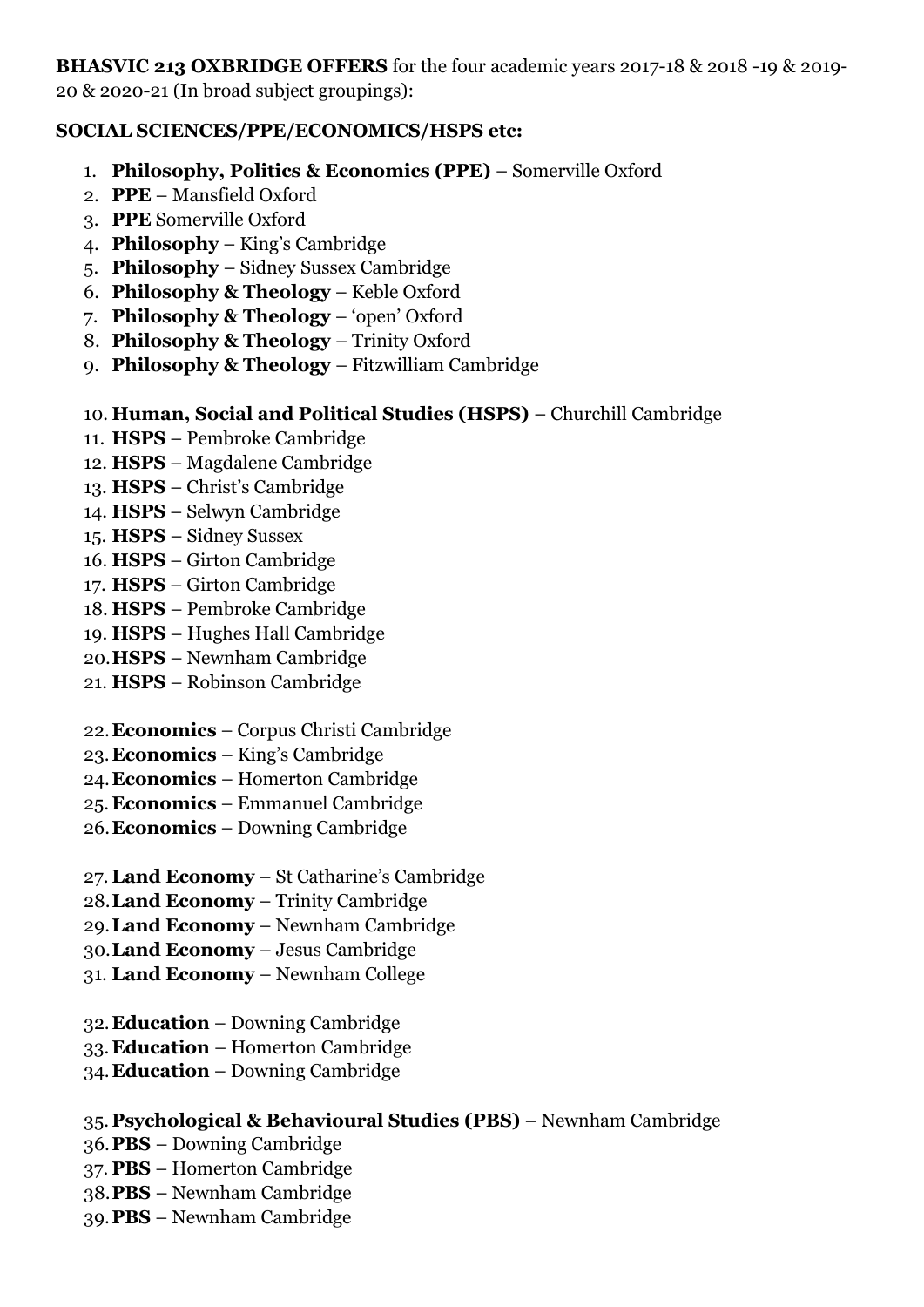- 40.**Law** Robinson Cambridge
- 41. **Law**  Sidney Sussex Cambridge
- 42.**Law** St Catharine's Cambridge
- 43.**Law**  Lincoln Oxford
- 44.**Law**  Mansfield Oxford

### **SCIENCES/MEDICINE etc:**

- 1. **Human Sciences** St Anne's Oxford
- 2. **Human Sciences** Hertford Oxford
- 3. **Human Sciences** Mansfield Oxford
- 4. **Human Sciences** Keble Oxford
- 5. **Human Sciences**  Wadham Oxford
- 6. **Veterinary Medicine** Sidney Sussex Cambridge
- 7. **Veterinary Medicine** Churchill Cambridge
- 8. **Veterinary Medicine**  Girton Cambridge
- 9. **Veterinary Medicine**  Murray Edwards Cambridge
- 10. **Medicine** King's Cambridge
- 11. **Medicine** Christ's Cambridge
- 12. **Medicine**  Churchill Cambridge
- 13. **Medicine**  Queen's Oxford
- 14. **Natural Sciences Biological** Peterhouse Cambridge
- 15. **Natural Sciences Biological** Christ's Cambridge
- 16. **Natural Sciences Biological** Peterhouse Cambridge
- 17. **Natural Sciences Biological** Pembroke Cambridge
- 18. **Natural Sciences Biological** Peterhouse Cambridge
- 19. **Natural Sciences Biological**  Murray Edwards Cambridge
- 20.**Natural Sciences Biological** Churchill Cambridge
- 21. **Natural Sciences Biological**  Gonville & Caius Cambridge
- 22.**Natural Sciences Physical** St. John's Cambridge
- 23.**Natural Sciences Physical** Sidney Sussex Cambridge
- 24.**Natural Sciences Physical**  Girton Cambridge
- 25. **Natural Sciences Physical** Queens' Cambridge
- 26.**Natural Sciences Physical** Sidney Sussex Cambridge
- 27. **Natural Sciences Physical** Corpus Christi Cambridge
- 28.**Natural Sciences Physical** Selwyn Cambridge
- 29.**Natural Sciences Physical** Trinity Hall Cambridge
- 30.**Natural Sciences Physical** Corpus Christi Cambridge
- 31. **Natural Sciences Physical** Christ's Cambridge
- 32.**Natural Sciences Physical** Pembroke Cambridge
- 33.**Natural Sciences Physical** Selwyn Cambridge
- 34.**Natural Sciences Physical** St Catharine's Cambridge
- 35. **Natural Sciences Physical** Sidney Sussex
- 36.**Natural Sciences Physical**  Robinson Cambridge
- 37. **Natural Sciences Physical**  Emmanuel Cambridge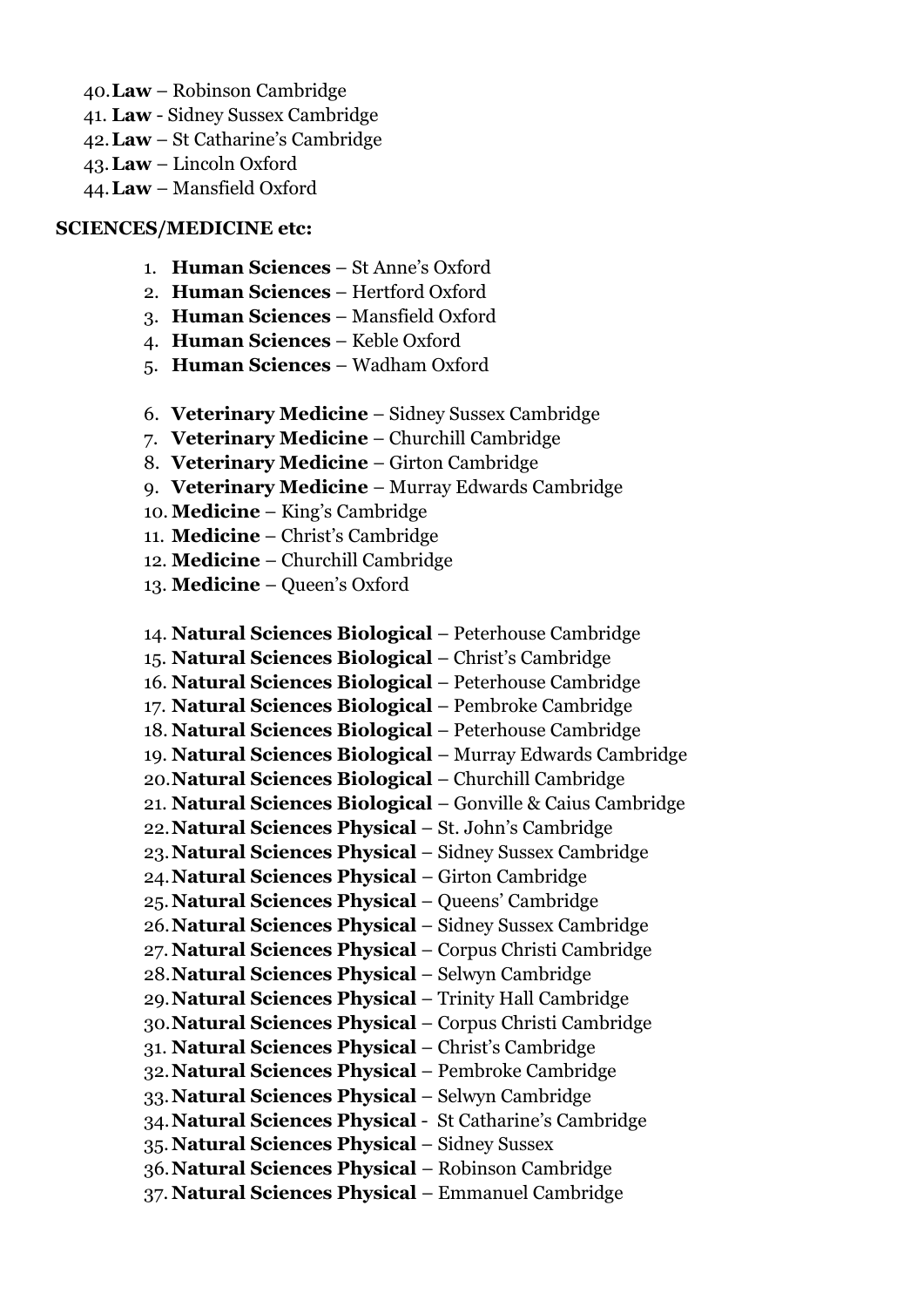- 38.**Physics**  St Hugh's Oxford
- 39.**Physics**  St. Hilda's Oxford
- 40.**Physics**  Somerville Oxford
- 41. **Physics** Jesus Oxford
- 42.**Physics** Oriel Oxford
- 43.**Chemistry** Trinity Oxford
- 44.**Chemistry** St John's Oxford
- 45.**Chemistry**  St Catherine's Oxford
- 46.**Chemistry**  St Catherine's Oxford
- 47. **Chemistry**  Brasenose Oxford
- 48.**Bio-chemistry** St Catherine's Oxford
- 49.**Bio**-**Chemistry** St Catherine's Oxford
- 50.**Biological Sciences**  Somerville Oxford
- 51. **Biological Sciences**  St Hilda's Oxford

#### **MATHEMATICS/COMPUTER SCIENCE/ENGINEERING etc:**

- 1. **Mathematics**  LMH Oxford
- 2. **Mathematics**  LMH Oxford
- 3. **Mathematics**  St.John's Cambridge
- 4. **Mathematics** Homerton Cambridge
- 5. **Mathematics** St John's Oxford
- 6. **Mathematics** Somerville Oxford
- 7. **Mathematics**  Queens' Cambridge
- 8. **Mathematics** Clare Cambridge
- 9. **Mathematics**  Emmanuel Cambridge
- 10. **Mathematics** Robinson Cambridge
- 11. **Mathematics**  Christ's Cambridge
- 12. **Mathematics**  Girton Cambridge
- 13. **Mathematics**  Sidney Sussex Cambridge
- 14. **Mathematics** St Catherine's Oxford
- 15. **Mathematics**  Clare Cambridge
- 16. **Mathematics**  Girton Cambridge
- 17. **Mathematics** Trinity Hall Cambridge
- 18. **Mathematics**  Worcester Oxford
- 19. **Mathematics** Downing Cambridge
- 20.**Mathematics** Fitzwilliam Cambridge
- 21. **Mathematics** Robinson Cambridge
- 22.**Mathematics**  Robinson Cambridge
- 23.**Mathematics**  Homerton Cambridge
- 24.**Maths & Philosophy** Pembroke Oxford
- 25.**Engineering** St Catherine's Oxford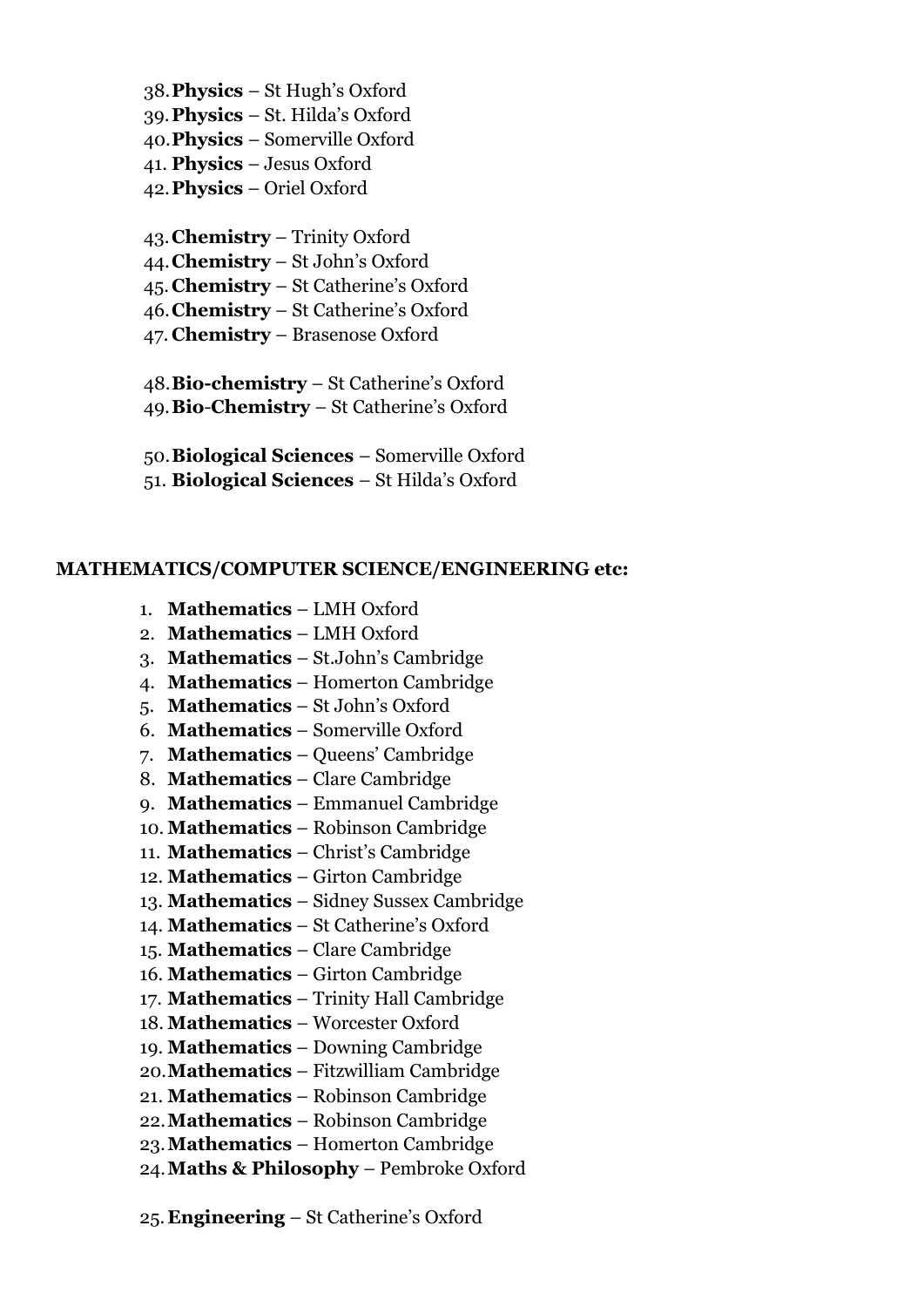- 26.**Engineering**  St Peter's Oxford
- 27. **Engineering**  Robinson Cambridge
- 28.**Engineering** Keble Oxford
- 29.**Engineering**  Wadham Oxford
- 30.**Engineering**  Emmanuel Cambridge
- 31. **Engineering** Fitzwilliam Cambridge
- 32.**Engineering**  Trinity Cambridge
- 33.**Engineering**  Churchill Cambridge
- 34.**Engineering**  Gonville & Caius Cambridge
- 35. **Engineering**  King's Cambridge
- 36.**Engineering**  Peterhouse Cambridge
- 37. **Materials Science** St Catherine's Oxford
- 38.**Materials Science** St Anne's Oxford
- 39.**Materials Science**  St Catherine's Oxford
- 40.**Materials Science**  St Catherine's Oxford
- 41. **Materials Science**  St Anne's Oxford
- 42.**Computer Science** Gonville & Caius Cambridge
- 43.**Computer Science** St John's Cambridge
- 44.**Computer Science** St Catharine's Cambridge
- 45.**Computer Science** Jesus Cambridge
- 46.**Computer Science** Homerton Cambridge
- 47. **Computer Science** Clare Cambridge

## **HUMANITIES/ARTS etc**

- 1. **Architecture**  Fitzwilliam Cambridge
- 2. **Architecture** Queens' Cambridge
- 3. **Architecture**  St John's Cambridge
- 4. **Architecture**  Trinity Hall Cambridge
- 5. **Architecture**  Selwyn Cambridge
- 6. **History of Art** St John's Oxford
- 7. **Fine Art** Ruskin School St Hugh's Oxford
- 8. **History** Murray Edwards Cambridge
- 9. **History**  LMH Oxford
- 10. **History**  Selwyn Cambridge
- 11. **History** Hertford Oxford
- 12. **History**  St John's Cambridge
- 13. **History** Trinity Cambridge
- 14. **History**  Regent's Park Oxford
- 15. **History**  Fitzwilliam Cambridge
- 16. **History**  Somerville Oxford
- 17. **History**  Magdalen Oxford
- 18. **History & Economics** Somerville Oxford
- 19. **History & Politics** Selwyn Cambridge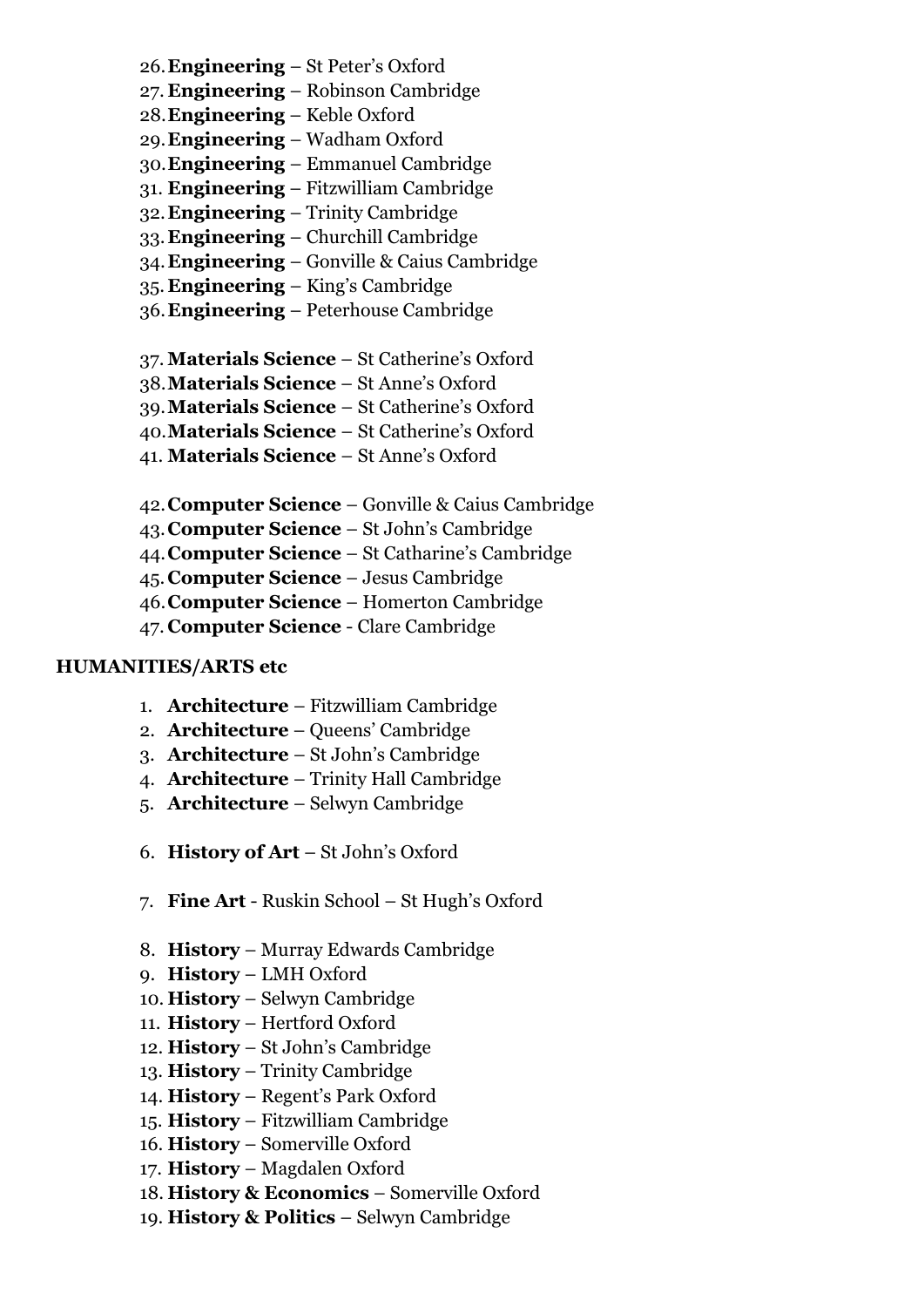- 20.**History & Politics** Girton Cambridge
- 21. **History & Politics**  Queens' Cambridge
- 22.**History & Language** Pembroke Cambridge
- 23.**History & Spanish** Queens' Cambridge
- 24.**Classics** Jesus Cambridge
- 25.**Classics** Gonville & Caius Cambridge
- 26.**Classics** Newnham Cambridge
- 27. **Classics** Sidney Sussex Cambridge
- 28.**Classics** Newnham Cambridge
- 29.**Classics**  Newnham Cambridge

### 30.**Anglo-Saxon, Norse & Celtic** – Newnham Cambridge

31. **ASNAC** – Girton Cambridge

32.**Music** – Queens' Cambridge

- 33.**Music**  Murray Edwards Cambridge
- 34.**Geography** Trinity Cambridge
- 35. **Geography**  Girton Casmbridge
- 36.**Geography**  Girton Cambridge
- 37. **Geography** St Hilda's Oxford

### **ENGLISH/LANGUAGES/LINGUISTICS etc:**

- 1. **Classics & English** Regent's Park Oxford
- 2. **Classics & English** Oriel Oxford
- 3. **English & History** Jesus Oxford
- 4. **English** Magdalene Cambridge
- 5. **English** Girton Cambridge
- 6. **English** Trinity Hall Cambridge
- 7. **English** Girton Cambridge
- 8. **English** Wadham Oxford
- 9. **English** Brasenose Oxford
- 10. **English**  St Hilda's Oxford
- 11. **English**  Trinity Hall Cambridge
- 12. **English** Christ's Cambridge
- 13. **English** Murray Edwards Cambridge
- 14. **English** Magdalen Oxford
- 15. **English**  Worcester Oxford
- 16. **English**  Brasenose Oxford
- 17. **Linguistics & French** Magdalen Oxford
- 18. **Linguistics & French** Keble Oxford
- 19. **Linguistics**  LMH Oxford
- 20.**Linguistics** Homerton Cambridge
- 21. **Languages**  Trinity Oxford